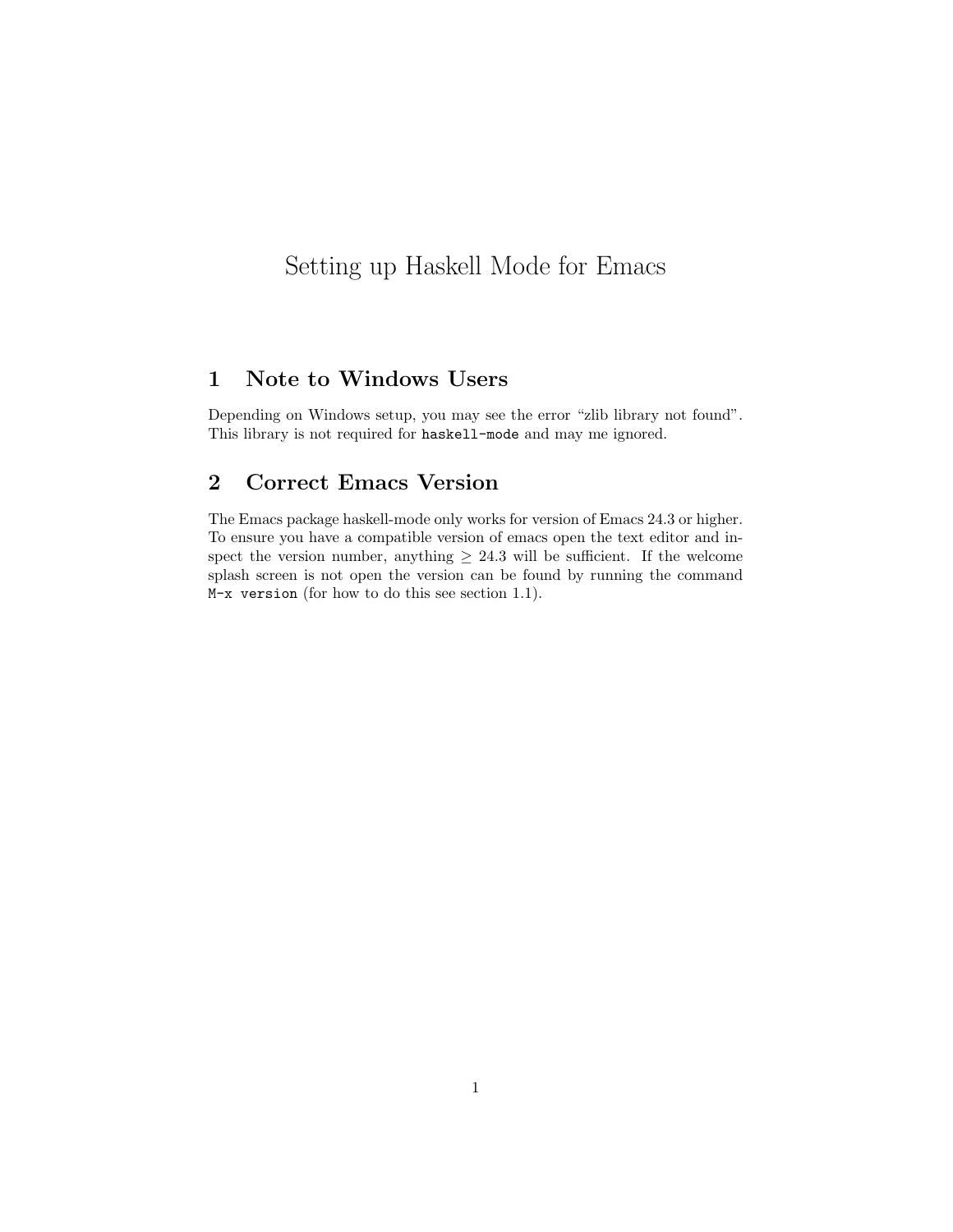

Figure 1: Finding Emacs version via splash screen

#### 2.1 Running Emacs commands

Emacs can be manipulated by entering extended commands as well as through key combinations. The term M-x corresponds to pressing x while the Alt key is held. This will switch focus to the mini-buffer (the tiny text-box at the bottom), from here commands can be directly entered. The key combination C-g (pressing g while holding control) will cancel any partially entered command and return focus back to the main buffer.

To find the version number type version into the mini-buffer after pressing M-x and hit enter.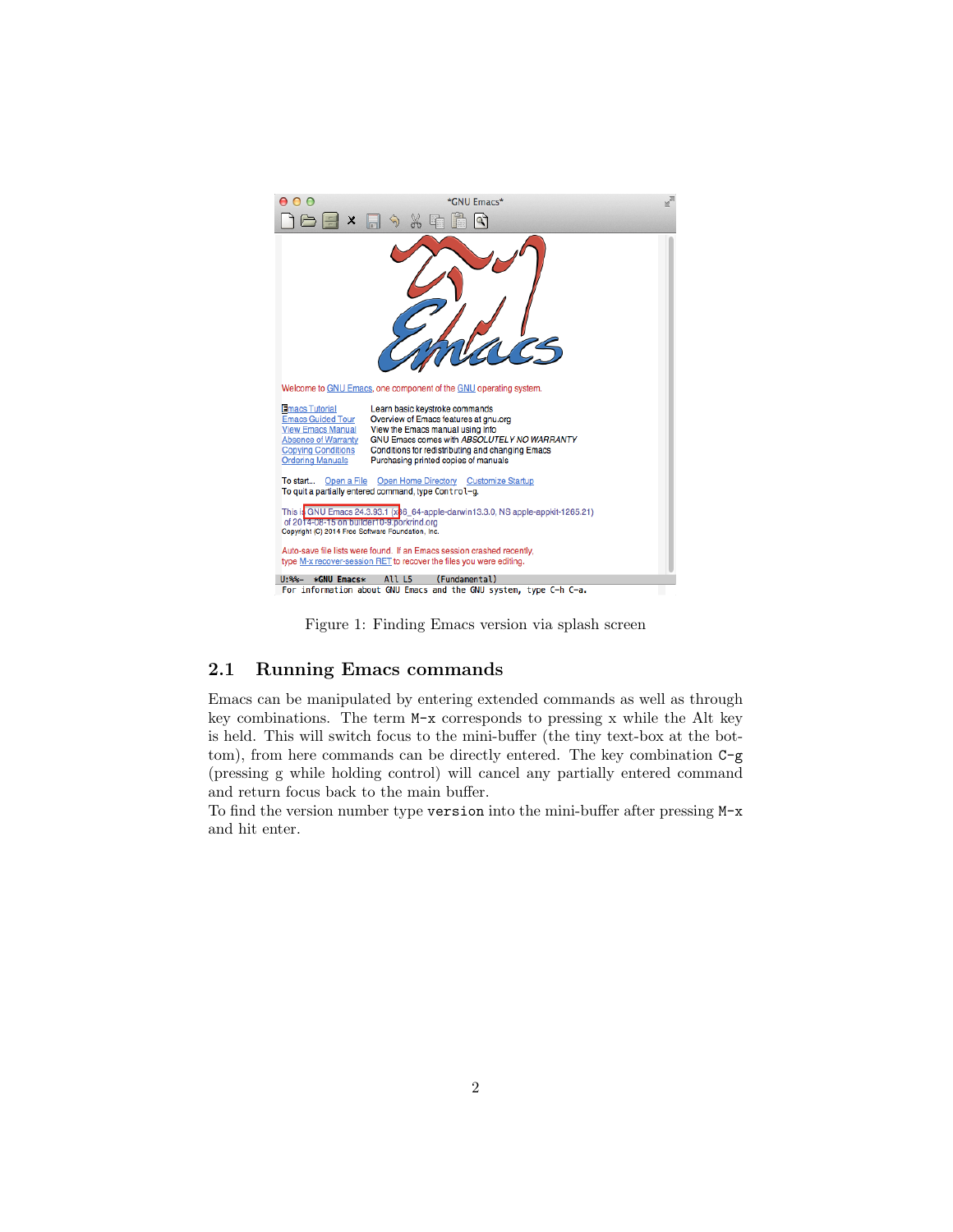

Figure 2: Finding Emacs version via extended command



Figure 3: Emacs version

#### 3 Finding your init file

In order to download haskell-mode and configure it to load automatically you will first need to find and (create/edit) the emacs initialisation file.

To do this open Emacs and press the key command M-:, that is, pressing colon while the Alt key is held. A prompt will appear at the bottom of the screen, enter (find-file user-init-file) exactly (including parentheses) and press Enter.

This command will open a buffer (file) that allows you to customise Emacs. This file may be empty if you are new to Emacs, or contain commands already. In either case this is fine.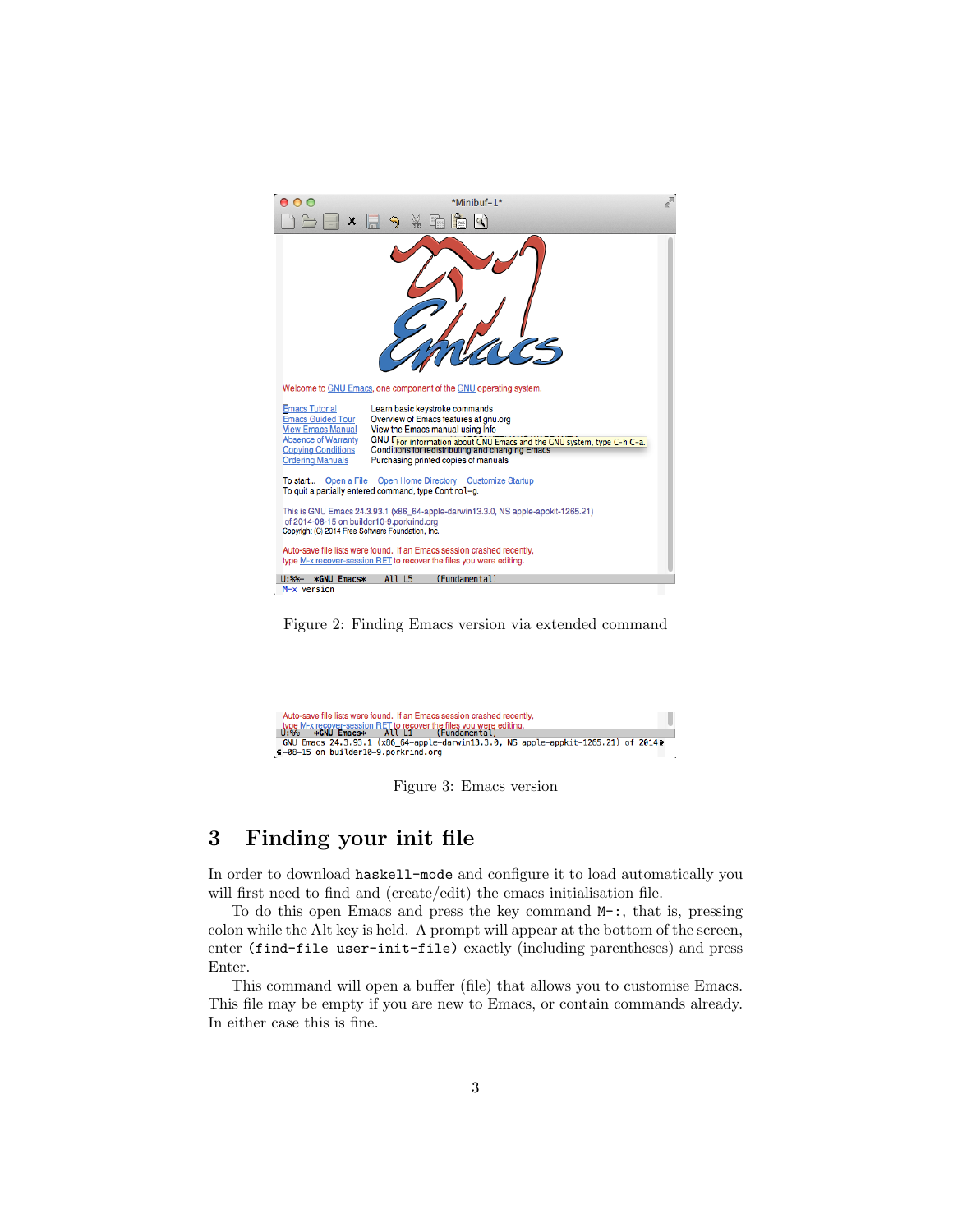

Figure 4: Entering find-file command

Above shows Emacs prior to executing the command. If the main window contains a different file (such as the Emacs splash screen), this is fine. The only important part is the mini-buffer at the bottom, outlined in red.

After executing the command Emacs will open a new buffer into which you will copy all the code from the supplied text file haskell-setup.txt. Copying and pasting in Emacs is bound to different keys, for simplicity highlight the code and copy using the menu item, then paste also using the menu item. The following picture indicates the copy/paste buttons and the state of the buffer after correctly pasting the code.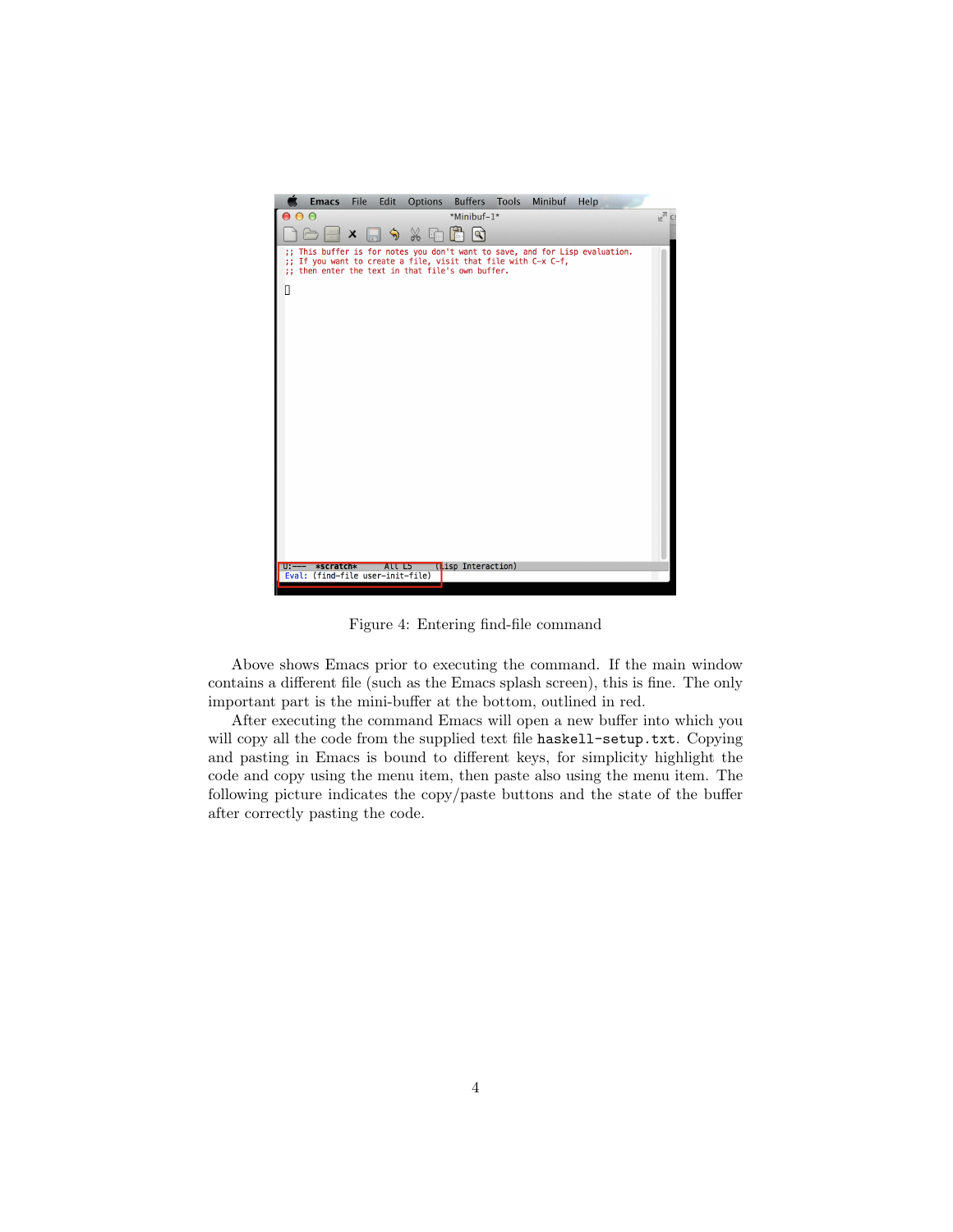

Figure 5: Entering configuration code

If the file already contains code, enter the new commands at the top of the file. Once this has been entered, save the file using  $C-x$   $C-s$ . C is mapped to the Ctrl key in Windows, Linux, and Mac OS X; and the fact that two key combinations are given separated by space means that you need to press C-x and then C-s, in separate keystrokes.

Now all is left is to close Emacs and re-open it. The new configuration code should cause Emacs to download haskell-mode, install it and add hooks to automatically start when you open a file ending in \*.hs. The first time you open Emacs it will be slow while it downloads the package and installs it, this is normal and just requires you to wait for it to finish.

To test your setup open a haskell file and execute key bindings C-c C-l to launch a ghci buffer within Emacs. If you have followed the instructions correctly and Haskell is installed on your machine this should look something like below (ignore the colour changes and code in the file).